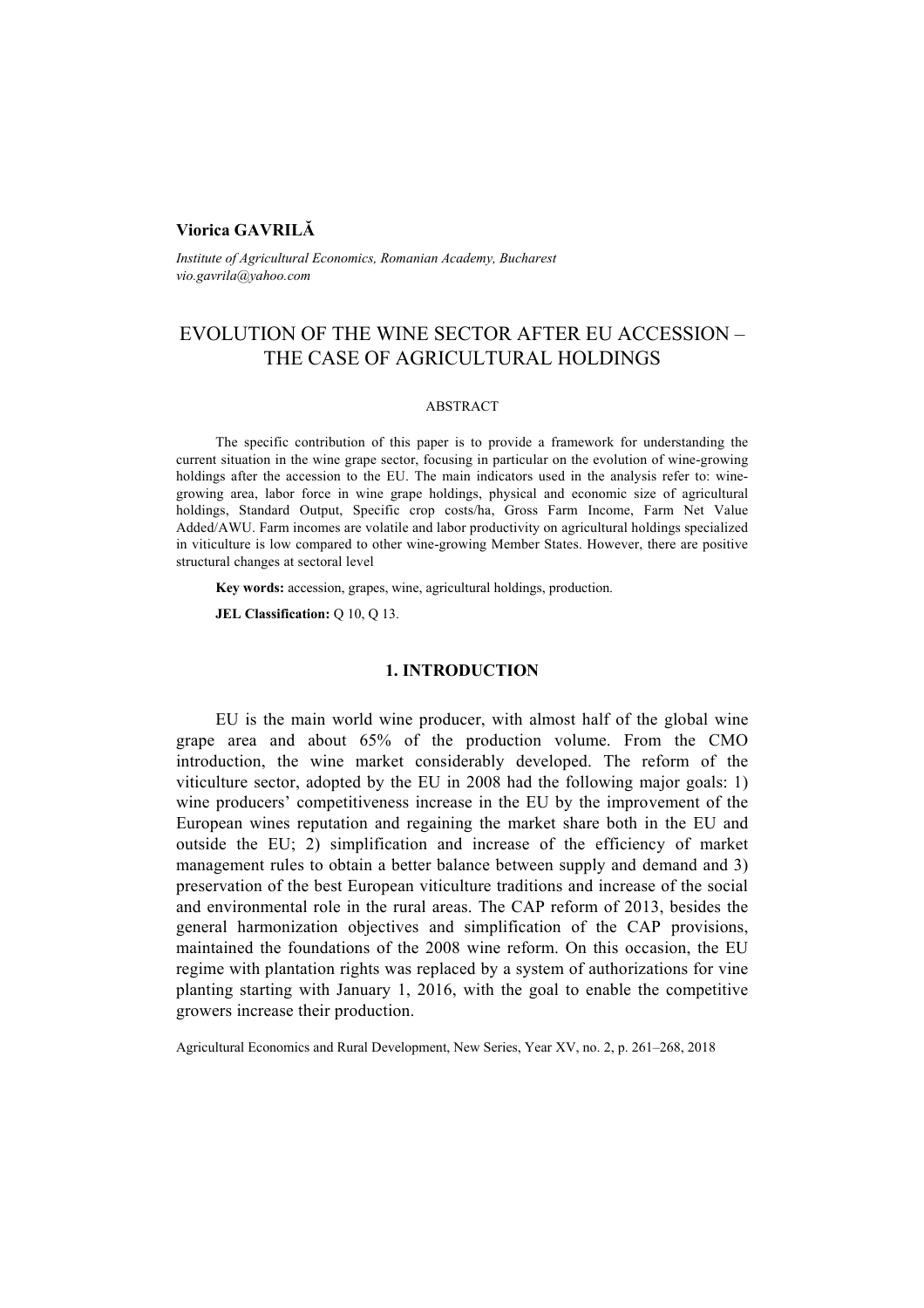#### **2. STATE OF KNOWLEDGE**

The support to the European wine and vine market has been materialized into national support programs. The following measures were applied starting with the year 2008: promotion to third countries; restructuring and reconversion of vineyards; green harvesting; mutual funds; crop insurance; investments; by-products distilling.

The main form of support to the wine sector in Romania in the period 2009- 2013 was represented by the National Support Program, worth 210.5 million Euro (42.1 million euro/year). According to the domestic viticulture specificity, Romania has chosen four measures for funding: promotion of wines on third countries' markets, restructuring and reconversion of vineyards, harvest insurance and use of concentrated grape must. The EAGF funds within this program had an absorption level of 100%. For the period 2014-2018, under the new support program, Romania has benefitted from higher allocation, with a total value of 238.5 million euro (47.7 million euro/year). The execution rate was 100% in 2014, and 41.7% and 24.4% respectively in 2015 and 2016. Other forms of support were the area payments as well as the possibility for farmers to access EAFRD funds through some measures under NRDP.

The wine and vine sector evolution in the recent decades has been marked by an obvious tendency towards industrialization, which determines the commercial companies integrate production – a process that needs significant foreign capital utilization. The financial pressure resulting from the crisis obliges companies to generate high and fast profits of investments; from here the need to produce large amounts that should be sold fast (Montaigne, E. et all, 2012). In this context, the European Commission periodically conducts impact studies on the measures implemented through the sectoral policy, at the Common Market level.

In the grape wine growing EU member states and in the profile organizations, there is a constant concern for the elaboration of specialty studies, either on the occasion of European Union enlargement (Aigrain, Billan, 2006), or for the world market evaluation and for producers', consumers', and other stakeholders' information, elaborated by the International Organization of Vine and Wine.

In general, the profile studies have in view to evaluate the main competitiveness factors on the world vine and wine market, namely: the present capacity of production volumes, the present plantations capacity and the growing potential of plantations, grape varieties, evolution of grape yields and prices. As regards the vine and wine farms/enterprises' competitiveness, a study made in France on the basis of FADN data reveals that the economies of scale were less important than the variety of farmers' incomes; except for table wines, the price is directly linked to the product quality and its reputation, price that is mainly based on the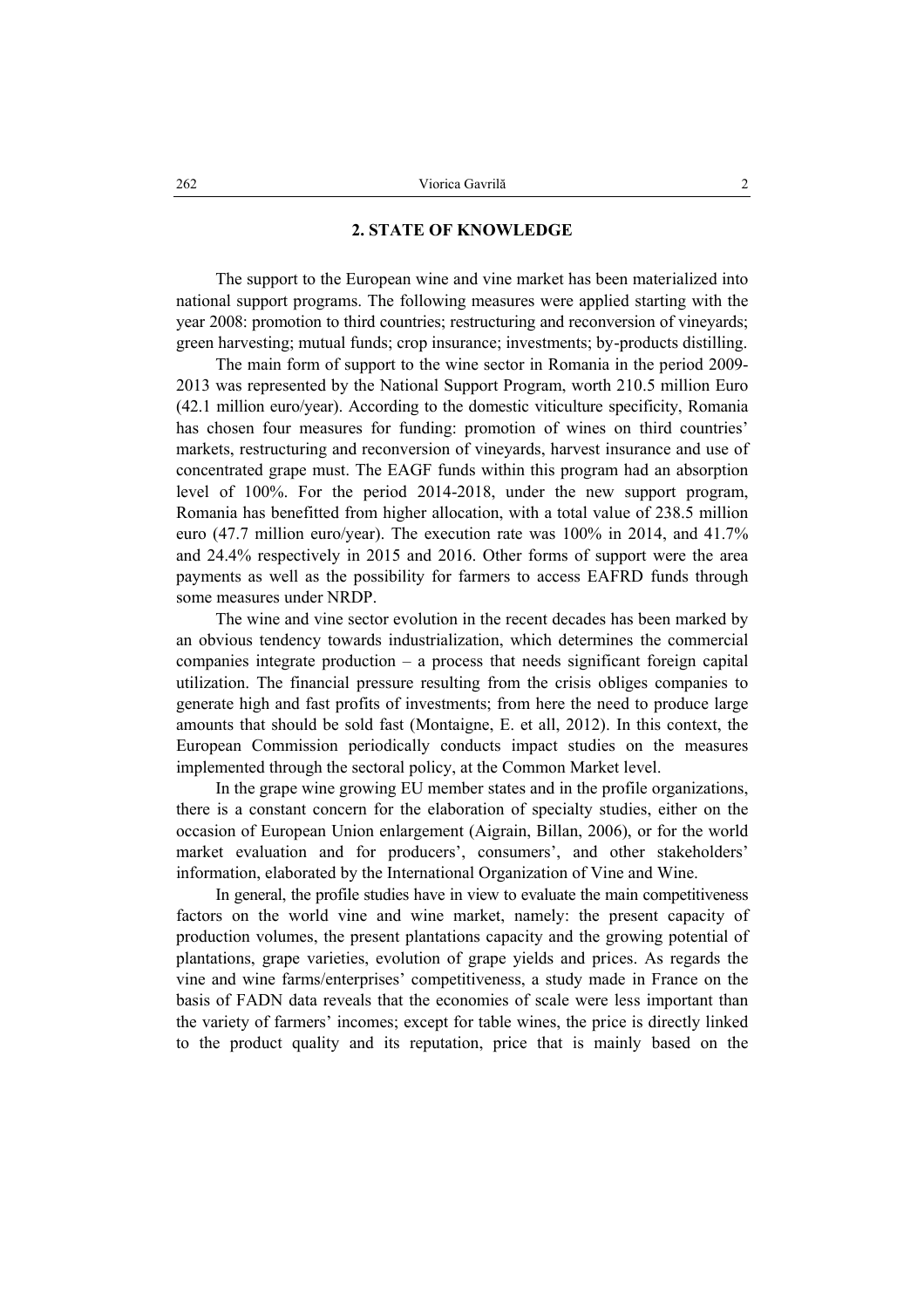geographical indication or the designation of origin. The lack of control on the identification of a name very quickly translates into a price collapse through the excessive supply (Montaigne, E. et all, 2012).

# **3. MATERIAL AND METHOD**

For a good management of the production potential of the EU vineyards, the Member States owning more than 500 ha of vineyards (except for table grapes) are regularly and continuously collecting structural data on vine plantations. Since 2015, data have been collected in the national/ regional vineyard registers, which are administrative registers that contain information on the vine farms. Using the specific data from the Eurostat database, the present paper presents a comparative analysis of the first link in the wine chain. The comparison was made between Romania and other important EU vine growing countries, namely Germany, Greece, Spain, France, Hungary, Italy and Portugal.

For the assessment of the economic situation of farms specialized in wine grapes, we used the statistics presented by the European Commission on the basis of the FADN survey in the period 2007–2015. The main indicators used in the analysis refer to: physical and economic farm size, standard output, specific costs/ha, Gross Farm Income, Net Value Added /AWU; the total factor productivity was determined as ratio of output volume to input volume. The indicators represent average values of the period 2007–2015.

#### **4. RESULTS AND DISCUSSIONS**

#### 4.1. THE AGRICULTURAL SIZE OF THE VITICULTURE SECTOR

The area under vineyards in the EU totaled 3.2 million ha in 2015. This represents 1.8% of the Utilized Agricultural Area of the EU. Spain, France and Italy were the main vine growing member states in 2015, with almost threequarters of the total area under vineyards in the EU (74.1%) and two-fifths of farms (39.2%). In each vine growing member state, except for Romania, the quality wine grapevines had the highest share in total area under vineyards.

In our country, the area under bearing vineyards destined to quality wines represents 26.1% of total, namely: 16.5% for wines with Protected Designation of Origin (PDO) and 9.7% for wines with Protected Geographical Indication (PGI). In the year 2015, the area of vine plantations by main varieties of grapes was represented by 31.7% white varieties, 17.0% red varieties, 1.2% other colours and 50.1% varieties with unknown colour. In France, 65% of the area is destined to red wines, 33.8% to white wines and 1.2% to other colour wines.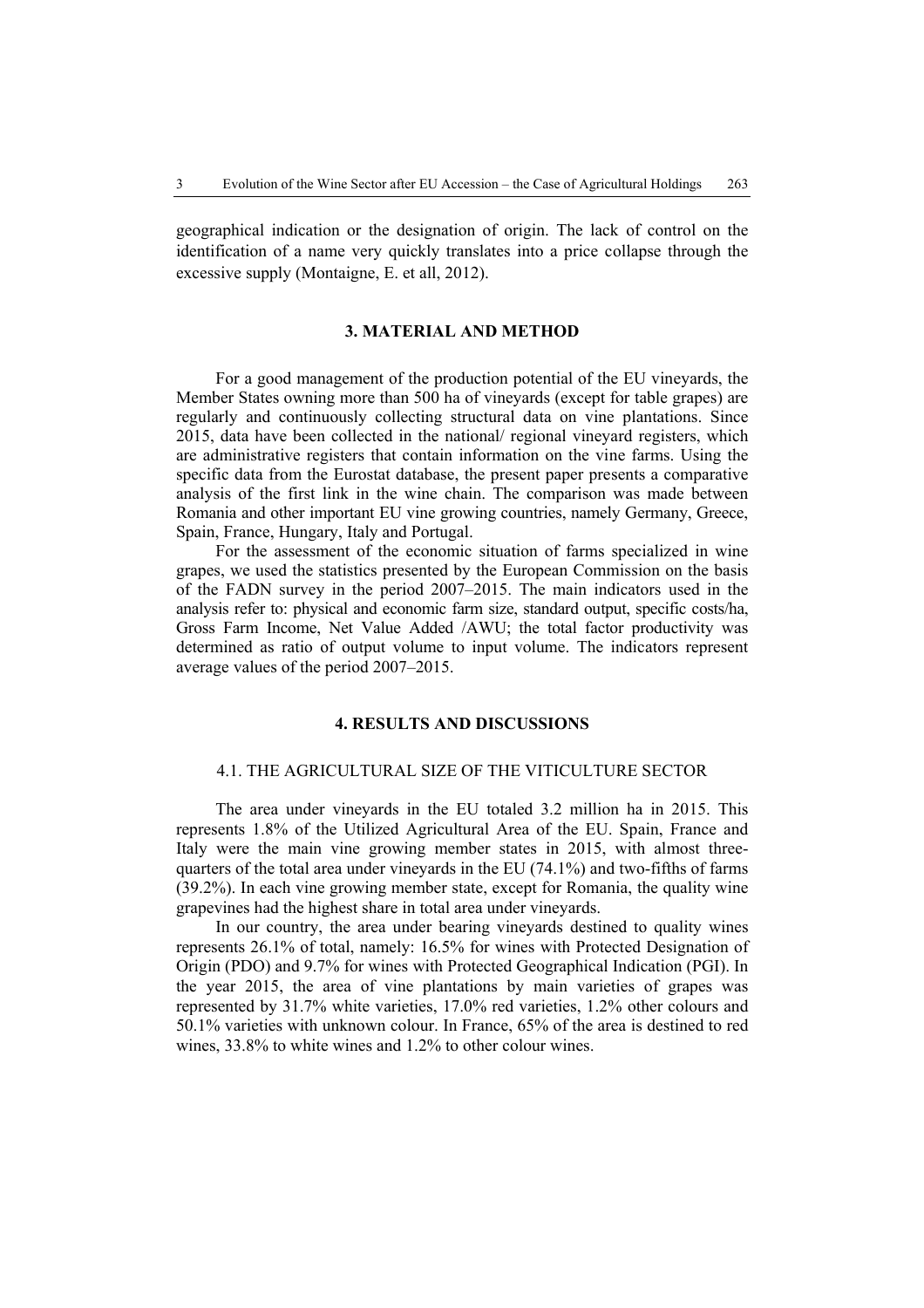The average area per farm in the EU was 1.3 ha, with significant differences among the member states: from 10.5 ha in France to 0.21 ha in Romania (Table 1).

| Specification | Area (ha) | Vine plantations<br>(number) | Average area<br>per farm (ha) |  |
|---------------|-----------|------------------------------|-------------------------------|--|
| Germany       | 102,581   | 43,389                       | 2.36                          |  |
| Greece        | 103,298   | 188,896                      | 0.55                          |  |
| Spain         | 941,154   | 517,615                      | 1.82                          |  |
| France        | 802,896   | 76,453                       | 10.50                         |  |
| Italy         | 650,690   | 381,141                      | 1.71                          |  |
| Hungary       | 65,049    | 35,741                       | 1.82                          |  |
| Portugal      | 198,586   | 212,128                      | 0.94                          |  |
| Romania       | 183,717   | 854,766                      | 0.21                          |  |

*Table 1*  Key variables regarding grapevine farms, 2015

 *Source*: Eurostat [vit\_t1]

In Romania, 60% of the area of vineyards for wine production is fragmented into farms smaller than 0.5 ha. The vine parcels from the farms larger than 10 ha or more cover 32% of the area. The dispersion of the area under vineyards into smallsized farms is also present in Portugal and Greece. In France, the vine parcels on the farms larger than 10 ha cover 79% of the area, in Spain more than 56% and in Germany more than 53% (Figure 1).



*Source*: Eurostat [vit\_t2]

Figure 1. The grapevine plantations by farm size classes, 2015 (% in total plantations), 2015.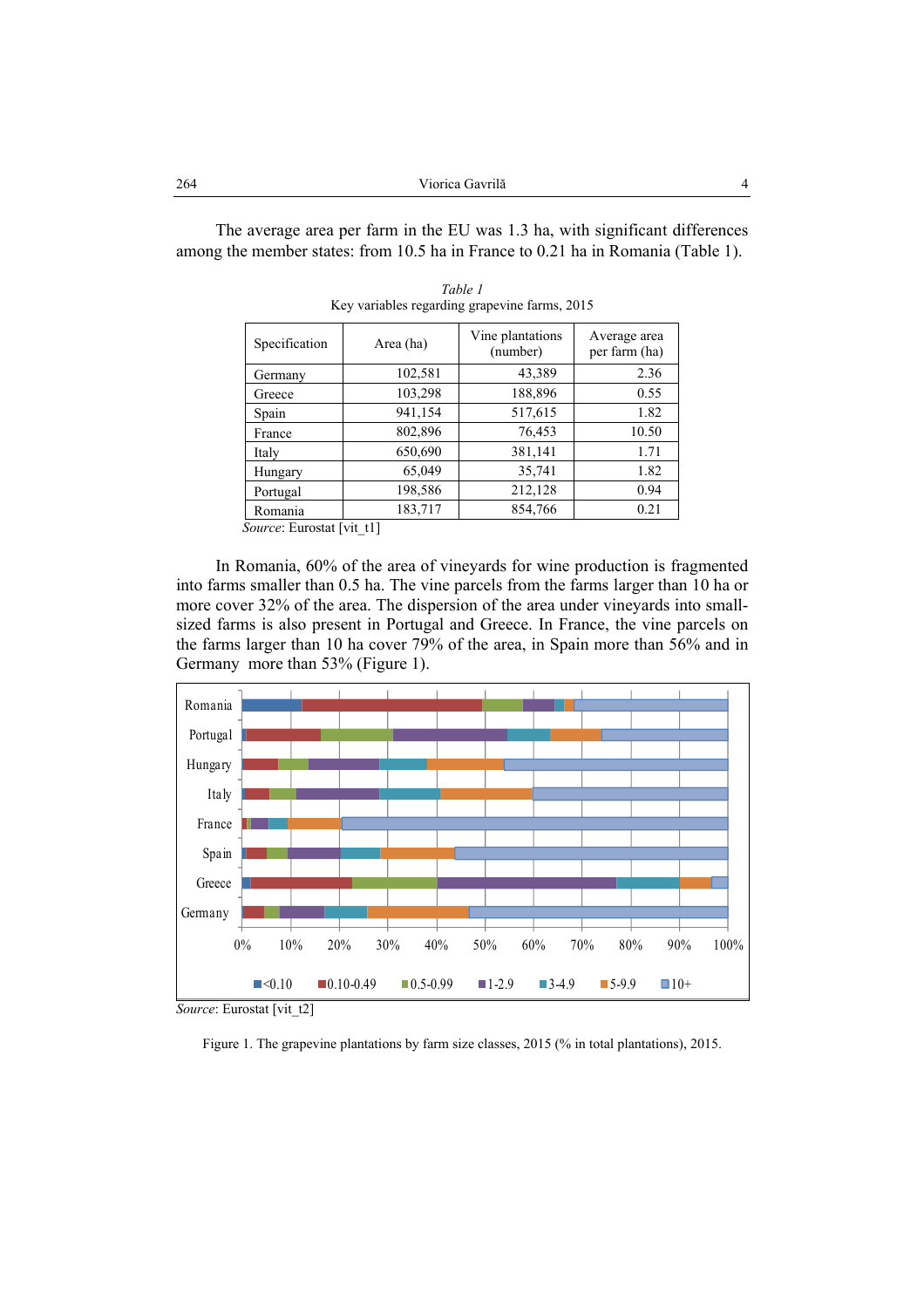#### 4.2. STRUCTURAL EVOLUTIONS OF FARMS SPECIALIZED IN WINE GRAPES

In the year 2013, Italy had greatest number of wine grape farms, while France ranked 1<sup>st</sup>, both in terms of UAA, standard output and labor force employed on the specialized farms.

| Specification | Wine grape farms | <b>UAA-</b> hectares | SO - thou, euro | <b>AWU</b> |
|---------------|------------------|----------------------|-----------------|------------|
| Germany       | 14,210           | 114,300              | 1,096,397       | 25,120     |
| Greece        | 25,880           | 74,190               | 357,573         | 22,090     |
| Spain         | 69,590           | 879,900              | 1,328,141       | 57,610     |
| France        | 64,880           | 1,116,070            | 10,256,346      | 126,990    |
| Italy         | 111,100          | 830,920              | 6,326,074       | 116,610    |
| Hungary       | 32,080           | 49,140               | 71,793          | 26,920     |
| Portugal      | 30,020           | 160,160              | 223,013         | 39,330     |

*Table 2*  Evolution of main indicators on the wine grape farms, in the period 2007–2013

 *Source:Eurostat*[ef\_m\_farmleg]

In all analyzed countries, the number of specialized farms was down in the period 2007-2013, except for Romania. The greatest diminution of specialized farms was in Italy (-36%), Hungary (-32%) and Germany (-27%). At the same time, UAA increased, mainly in Italy (12%), which reveals production concentration, also sustained by the increase of standard output by 121% in this country.

The structural evolutions of wine grape farms in our country shows a spectacular increase of their number since 2007 until 2010, by 89%; the phenomenon can be associated with the progress of the first support program in viticulture. Throughout the period, the balance was positive for the analyzed indicators, except for UAA. Although UAA decreased after 2010, we can notice an increase of the standard output by 44% as compared to 2007, as well as of the employment of additional labour in this sector (Table 3).

| Specification | 2007   | 2010   | 2013   | 2016    | 2016/2007 |
|---------------|--------|--------|--------|---------|-----------|
| No. of farms  | 49,050 | 92.940 | 86,140 | 85,000  | 73%       |
| <b>UAA</b>    | 89,230 | 97.570 | 84.250 | 78,900  | $-12\%$   |
| SO thou.      | 82,484 | 87,063 | 96,597 | 118,909 | 44%       |
| <b>AWU</b>    | 19.150 | 21,230 | 22,860 | 27,350  | 43%       |

*Table 3*  Evolution of the main indicators on the wine grape farms in Romania in the period 2007–2016

 *Source*: Eurostat [ef\_m\_farmleg]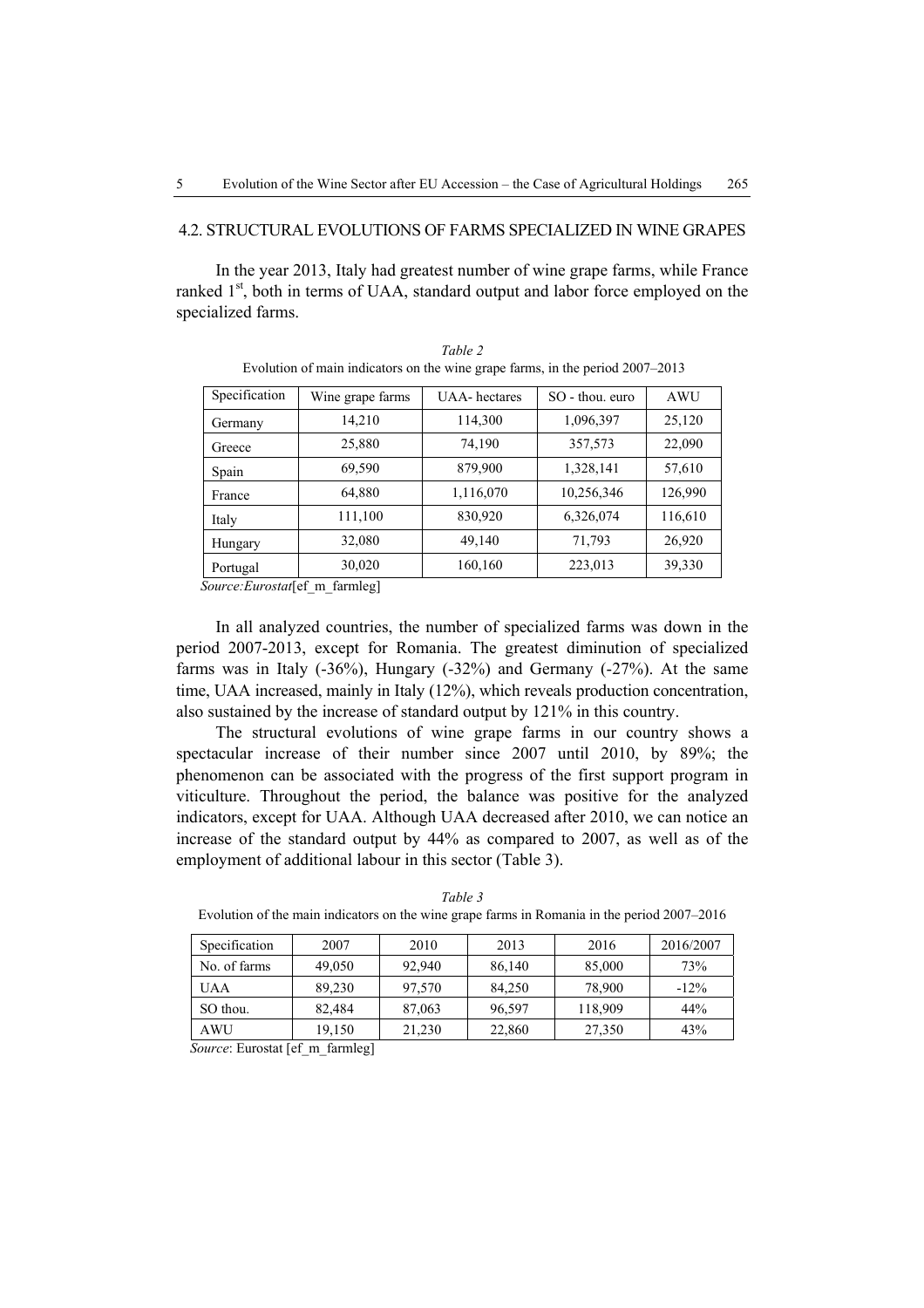# 4.3. TECHNICAL-ECONOMIC INDICATORS OF THE WINE GRAPE FARMS

The sample of farms specialized in wine grape growing in the FADN survey includes the market-oriented farms that must exceed a minimum economic size level. Within this sample, by UAA size, the largest farms specialized in wine grapes are in France and Spain, and the smallest in Greece, Italy and Romania.

The wine farms utilize on the average 0.06 AWU/UAA ha in Spain and 0.11 AWU/ha in France; in Romania, we have 0.29AWU/ha. Although in the sample of specialized farms, the grapevine area of the farm accounts for between 94% of the UAA (in Romania) to 55% of the UAA (in Greece), the share of wine production in total production in value terms is more than 80 - 90%. The tables below present the main structural and economic indicators.

|               |            |        | Share of  | Share of vine       | Total factor    |
|---------------|------------|--------|-----------|---------------------|-----------------|
| Specification | <b>AWU</b> | UAA/ha | vine area | production in total | productivity -% |
|               |            |        | in UAA    | production          | (output/input)  |
| Germany       | 2.49       | 11.32  | 76%       | 90%                 | 134             |
| Greece        | 1.11       | 4.66   | 55%       | 83%                 | 173             |
| Spain         | 1.42       | 23.16  | 64%       | 89%                 | 175             |
| France        | 2.76       | 24.31  | 65%       | 92%                 | 131             |
| Hungary       | 2.02       | 10.63  | 83%       | 88%                 | 112             |
| Italy         | 1.25       | 8.29   | 56%       | 85%                 | 167             |
| Portugal      | 1.80       | 10.23  | 70%       | 83%                 | 138             |
| Romania       | 2.57       | 8.98   | 94%       | 98%                 | 129             |

*Table 4*  Structural indicators of the wine grape farms, 2007-2015 average

*Source*: author's processing of FADN data

Work efficiency on the specialized farms, expressed as Net Value Added of Farm/AWU differs considerably among the EU member states. According to the average of the period 2007–2015, the highest level is registered in France with 38,393 Euro/AWU. Labor productivity on the wine farms in Germany is around 72% of the level of France, in Italy 57%, and in Spain less than half. The average value for the period 2007-2015 shows that Romania has the lowest average productivity, i.e. 6457 euro/AWU, almost 6 times smaller than on the French farms. However, in the year 2015, productivity reached the highest level in the investigated period, namely 13958 euro/AWU (Figure 2).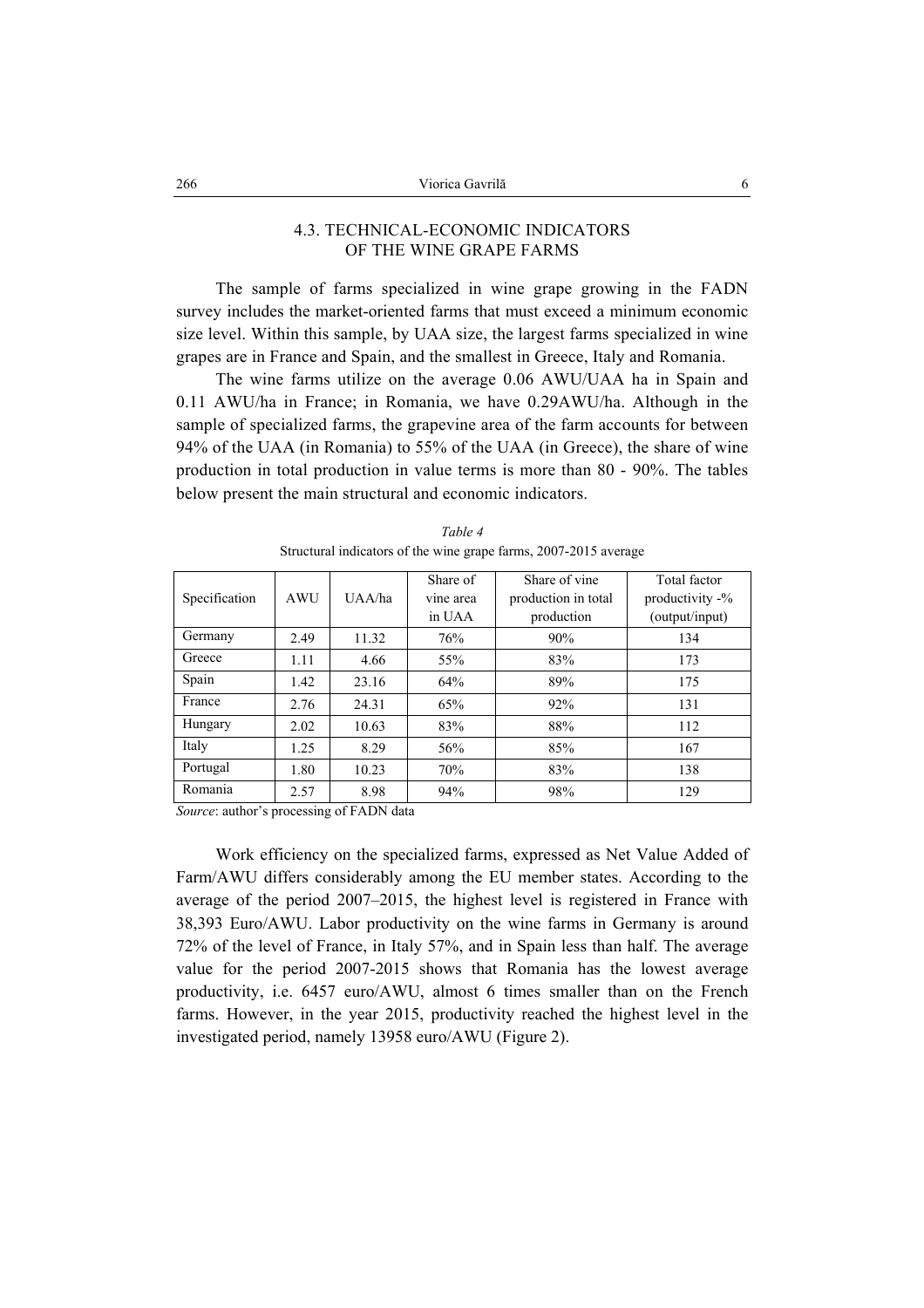| Specification | Total<br>input | Total<br>output | Gross<br>farm<br>income | Net<br>farm<br>income | Subsidies* | Net<br>Value<br>Added | NVA/<br><b>AWU</b> | Output/<br>Input |
|---------------|----------------|-----------------|-------------------------|-----------------------|------------|-----------------------|--------------------|------------------|
| MU            | Euro           | Euro            | Euro                    | Euro                  | Euro       | Euro                  | Euro               | $\%$             |
| Germany       | 105,133        | 140,715         | 87,341                  | 44,701                | 3,826      | 69,112                | 27,778             | 134              |
| Greece        | 11,661         | 20.009          | 19,318                  | 13.293                | 3,725      | 15,623                | 13.170             | 173              |
| Spain         | 18,887         | 32,800          | 27,379                  | 18,182                | 3,055      | 23,989                | 16,901             | 175              |
| France        | 160.234        | 210.741         | 131.209                 | 53,710                | 4,074      | 108,198               | 38,393             | 131              |
| Hungary       | 36,678         | 41.254          | 26,115                  | 9.987                 | 4,709      | 17,806                | 8,610              | 112              |
| Italy         | 28,393         | 47.505          | 34.777                  | 21.037                | 2,189      | 27,403                | 21.941             | 167              |
| Portugal      | 21,856         | 30,185          | 22,494                  | 12,689                | 3,593      | 17,528                | 9,736              | 138              |
| Romania       | 22,612         | 29.460          | 21,246                  | 8,113                 | 1,846      | 16,179                | 6.457              | 129              |

*Table 5*  Economic situation of the wine grape farms, 2007-2015 average

\*Excluding subsidies for investments

*Source*: author's processing of FADN data



*Source*: FADN

Figure 2. Evolution of labor productivity on the wine grape farms, 2007-2015.

Subsidies (excluding those for investments) have supported farm income to a higher or lower extent, with a share in the gross farm income of 3% in France, 4% in Germany, 6% in Italy and 9% in Romania. In the other wine grape growing countries, subsidies had a more important role, for example in Portugal (16%), Hungary (18%) and Greece (21%). The highest total factor productivity is found on the farms from Spain, Greece and Italy.

The incomes of wine farms in Romania are extremely volatile, as against those in most wine grape growing countries of the EU. In two years (2007 and 2013), out of the nine investigated countries, farms closed their activity with a loss (Figure 3).